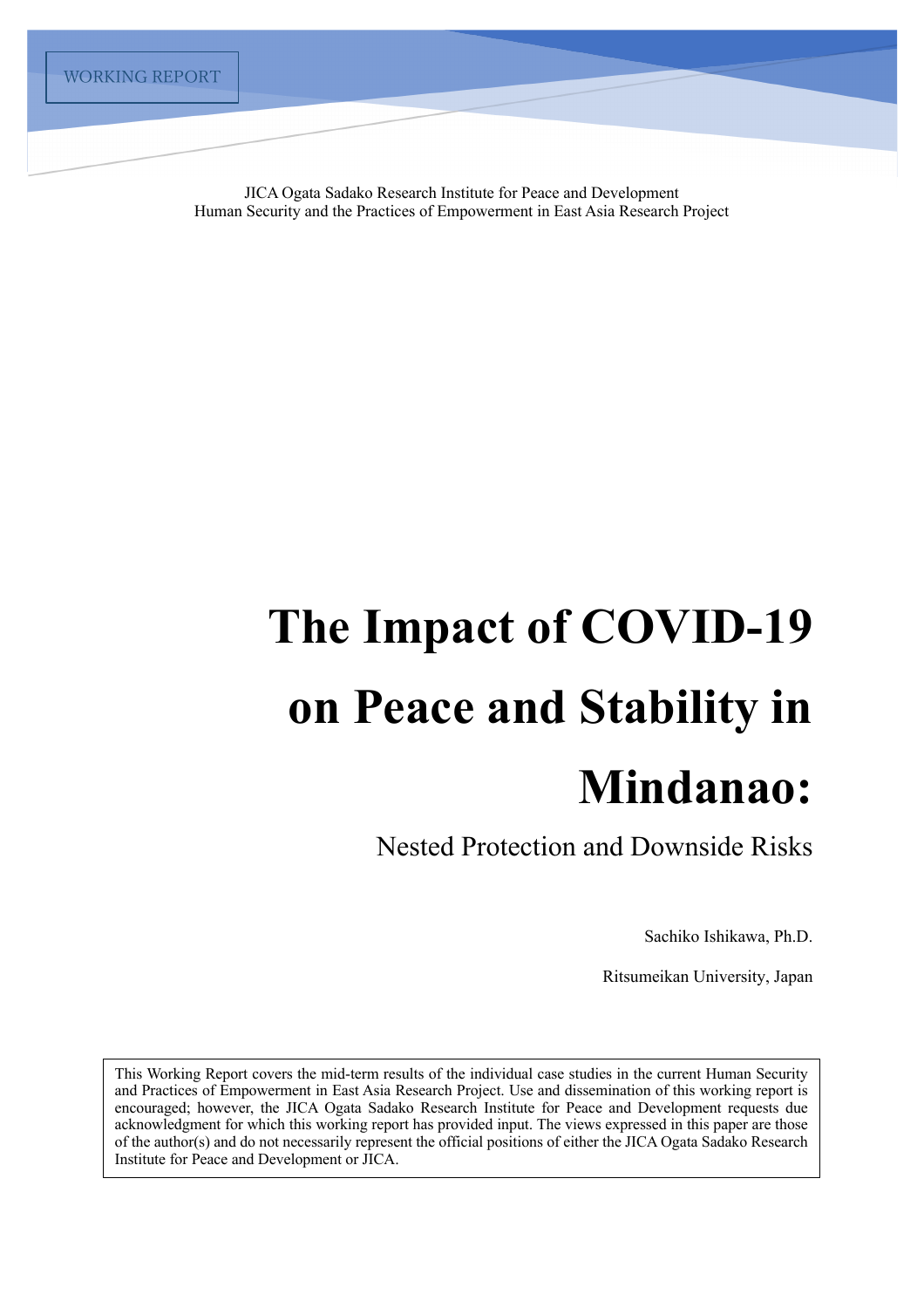# **The Impact of COVID-19 on Peace and Stability in Mindanao: Nested Protection and Downside Risks**

Sachiko Ishikawa1\*

### **Abstract**

The COVID-19 pandemic has caused a paradigm shift for the Mindanao peace process between the Philippine national government and the Bangsamoro Autonomous Region in Muslim Mindanao (BARMM). To combat COVID-19 as a common threat, the working relationship between the Duterte Administration and the Bangsamoro Transition Authority (BTA) was much smoother and more collaborative than expected. The BTA and local government units (LGUs) also reached out to each other in response to the pandemic. This was the bright side of the transitional period for the BARMM. However, the livelihood of the BARMM as the poorest region in the Philippines has been aggravated not so much by the pandemic itself compared to other parts of the country but by the government's containment measures such as the Enhanced Community Quarantine (ECQ) and other methods of community quarantine. Among the vulnerable communities in the BARMM, Marawi City was outstanding as a result of the siege it endured in 2017, which battle forced more than 20,000 people to flee from their homes. Delayed rehabilitation of the city on top of the COVID-19 pandemic has worsened the situation of insecurity for internally displaced persons in Marawi City and neighboring areas. While top-down protection prevailed during the initial period of the pandemic, the Bangsamoro community started helping themselves at the local level by producing their own food and by disseminating health protection knowledge among people in their community. The top-down protection together with some regionally customized measures could be the key to increasing the credibility of the BTA for the forthcoming parliamentary election, although potential threats to the consolidation of

<sup>\*</sup> Sachiko Ishikawa, Faculty of International Relations, Ritsumeikan University, Japan (sachi-i@fc.ritsumei.ac.jp)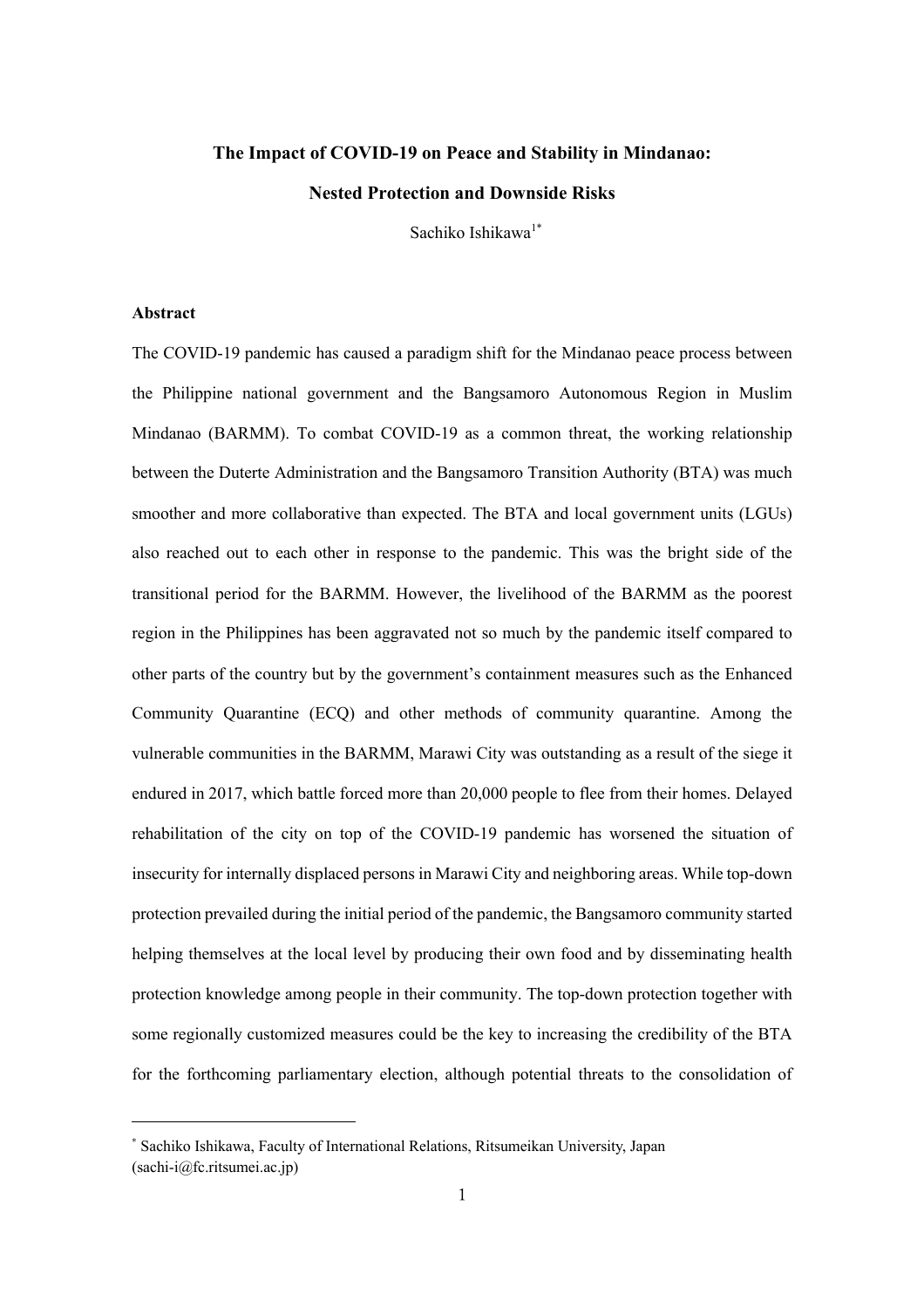peace should always be identified and taken care of in the BARMM.

**Keywords:** COVID-19, human security, downside risks, protection, BARMM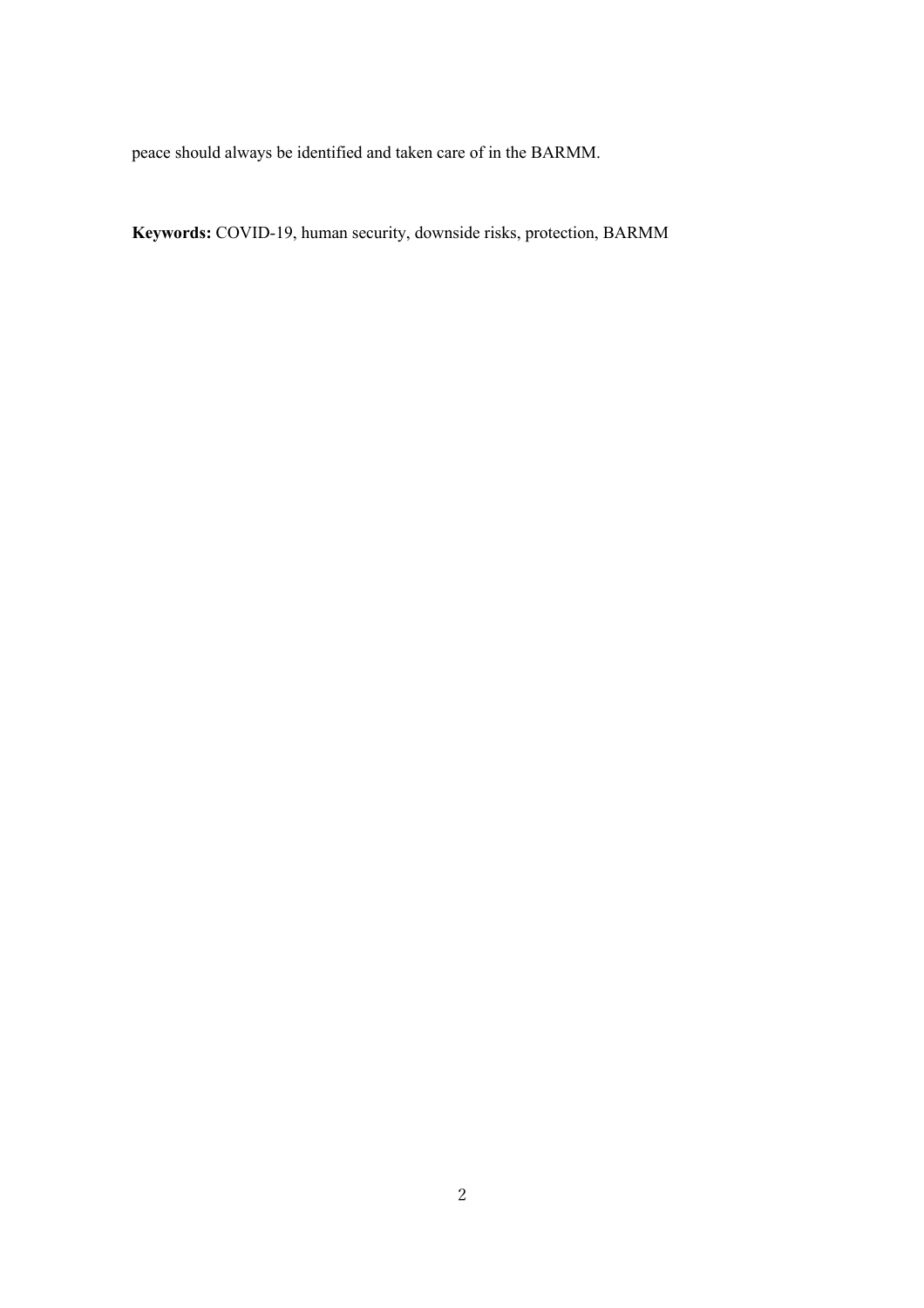#### **1. The COVID-19 Pandemic as an Additional Challenge for BARMM**

The COVID-19 pandemic has become an immense threat to the world since early 2020. No country or region has escaped this invisible danger. The Philippines including the Bangsamoro Autonomous Region for Muslim Mindanao (BARMM), the newly established autonomous region in Mindanao, is no exception. As of 27 February 2021, 574,247 persons had reportedly been infected, with a death toll of 12,289 in the country (WHO 2021). On the same day 4,089 residents of the BARMM were counted as infected and the death toll reached 155 (Bangsamoro IATF 2021a). The COVID-19 pandemic has resulted not only in a health and life crisis, but also a deep economic recession. The GDP of the Philippines declined 9.5 percent in 2020 (Nikkei Asia 2021), which hit vulnerable population sectors harder and was anticipated to raise the poverty rate in the country.

The peace process between the Philippine government and the Moro Islamic Liberation Front (MILF) had shifted to a new stage in early 2019 before the pandemic struck when the MILF-led interim government, the Bangsamoro Transition Authority (BTA) was established by approving the Bangsamoro Organic Law through a two-part plebiscite. This marked the transfer of administrative power from the national government to the BARMM. As a result of the pandemic the BTA had to forgo some public services that were deemed non-urgent while it employed a whole-of-government approach to tackle COVID-19 (Baraguir 2020). While the Enhanced Community Quarantine  $(ECQ)$ , equivalent to a "total lockdown" (Bajo 2020), was imposed by the national government on the BARMM during the initial stage of the pandemic, the Bangsamoro Inter-Agency Task Force (BIATF) released 1.9 billion pesos worth of funds for responses to the pandemic (Baraguir 2020). Like any other government, the BTA struggled to balance the two

 $2^{2}$  ECQ is the strictest measure of community quarantine and includes the following measures: 1) strict home quarantine; 2) limitation of movement in accessing basic necessities; 3) regulation of provision for food and essential health services; 4) prohibition of mass gathering; and 5) suspension of public transport.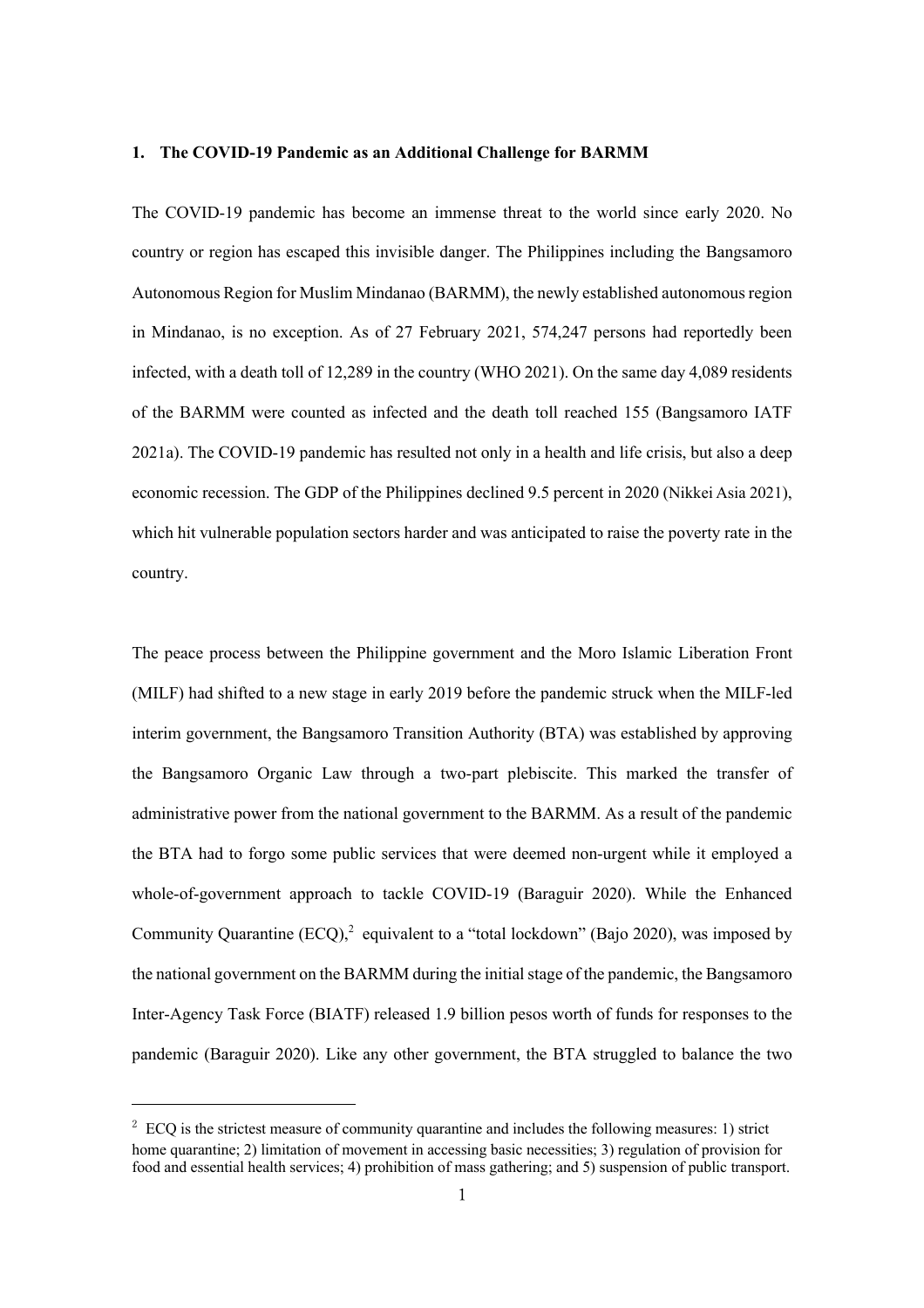values of life and livelihood in the middle of the pandemic.

The result of JICA's early assessment on the impact of COVID-19 in the BARMM concluded that all the residents in this region have been affected by the pandemic, regardless of occupation, due to the strict home quarantine (JICA and Ministry of the Interior and Local Government of BARMM 2020). Among the already vulnerable populations in the BARMM, people in Marawi City in Lanao del Sur are highlighted due to their conflict-affected and displaced positions. In March 2020, Marawi City, together with other parts of Lanao del Sur were placed under the ECQ, which was the first ECQ measure imposed inside the BARMM (Jesuit Refugee Service Philippines 2021). After a ten-month-long lockdown, Lanao del Sur and its component city, Marawi remained under the Modified Enhanced Community Quarantine (MECO)<sup>3</sup> in the month of October 2020, while other areas of the Philippines were under the General Community Quarantine  $(GCO)^4$  or other more moderate measures (Arguillas 2020). The more severe quarantine measures imposed by the national IATF aggravated the living conditions of internally displaced persons (IDPs) on top of the destructive result of the Marawi siege in 2017.

The BARMM has also been under the pressure of the risk of the resurgence of the conflict. In general, the risk of conflict resurgence caused by COVID-19 in post-conflict and fragile areas had been forewarned by such complex elements as: 1) elevated anxiety over health and economy (Mustasilta 2020); 2) strengthened system of national surveillance (Youngs and Panchulidze 2020); 3) resurgence of terrorist activities (TRT World 2000); and 4) slowdown or even retrogression of the process of reconciliation (IDEA 2020). Some staff members of the LGUs

<sup>&</sup>lt;sup>3</sup> MECQ is characterized as: 1) strict home quarantine; 2) mass gathering not more than 5 people; 3) suspension of public transport; 4) biking and non-motorized transport encouraged; and 5) work from home except for skeleton workforce.

 $4\,$  GCQ is understood as: 1) stay at home by elderly and youth; 2) mass gathering mot more than 10 people; 3) public transport allowed with strict social distancing; and 4) alternative work arrangements.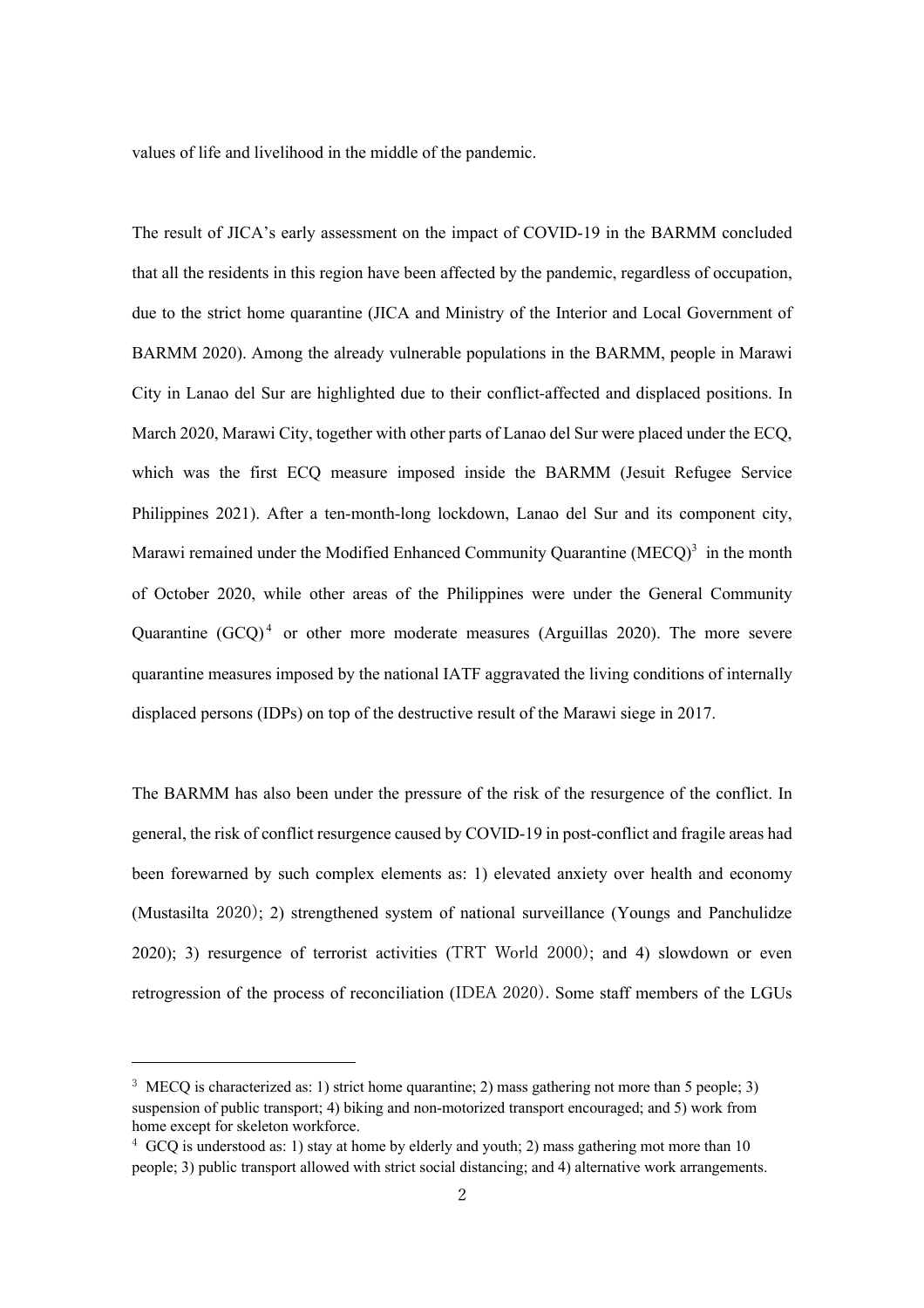have, in fact, expressed their concerns over the issues of peace and order due to the insufficient service of the BTA and LGUs (JICA and Ministry of the Interior and Local Government of BARMM 2020).

This paper illustrates the impact of COVID-19 on people in the BARMM under the special period of power transition. As indicated in Figure 1, a nested paradigm of response foci (Dugan 1996) helps understand the top-down structure when facing such an issue (COVID-19), relationships (COVID-19 and local community), subsystems (BARMM) and the system (Philippine Government) for COVID-19 responses. The paper examines, in accordance with the nested structure, the following three questions to articulate the impact of COVID-19 on the BARMM:

- (1) What are the policies of the Duterte Administration vis-à-vis COVID-19 and how has the Administration dealt with the BARMM under the current power transition?
- (2) How has the BTA attempted to protect the local community inside the BARMM and what are the impacts of COVID-19 on the BTA in terms of the consolidation of peace and stability?
- (3) What are the downside risks to the local community in BARMM, and who are left behind and in what contexts?



**Figure 1. Nested paradigm of COVID-19 response foci**

*Source:* Dugan, 1966, modified by the Author.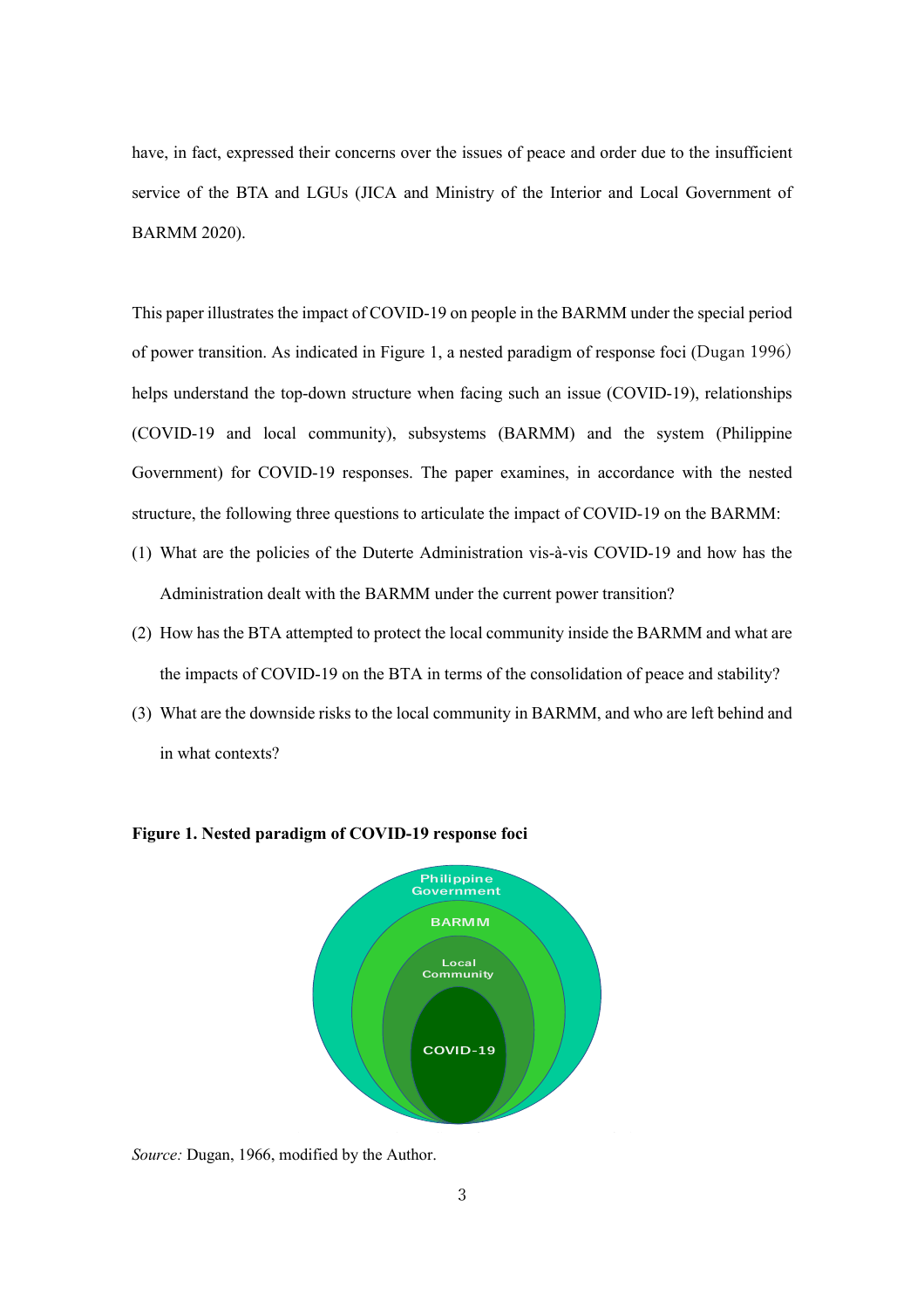The methodology for this research is a literature review, data analysis and an online survey because of the current travel restrictions due to the COVID-19 pandemic. The target groups for survey are the leaders of civil society, NGOs, and officials of the BTA. *Section 1* provides an introduction that illustrates the general impact of COVID-19 on the Philippines including the BARMM. This is followed by a discussion of the objectives and methodologies for this paper. Since top-down measures have been dominant in the initial stage of the pandemic, the paper will start with discussing the policies and implementation measures of the Philippine government as well as those of the BTA in *Section 2.* The working relationship between the Duterte Administration and the BTA will also be examined. *Section 3* focuses on the downside risks to the local community in BARMM and who are left behind and in what context. Special attention is paid to Marawi City, which can be classified as one of the most vulnerable groups vis-à-vis the COVID-19 pandemic. *Section 4* provides some conclusions and discusses the limitations of this research.

## 2. **Top-down Protection for Combatting the COVID-19 Pandemic**

The COVID-19 pandemic as a common enemy has made the national government and the BTA work closely in line with the policies and guidelines of the Inter-Agency Task Force for the Management of Emerging Infectious Disease (IATF-MEID). The working relationship between the BTA and LGUs is also collaborative in the face of the pandemic. Philippine laws have granted President Duterte wide authority to combat the COVID-19 pandemic. The Duterte Administration securitized the pandemic on 8 March 2020 by declaring a national public health emergency. This was followed by the *Bayanihan (communal work) to Heal as One Act*<sup>5</sup> known as the Bayanihan Act on 25 March, granting President Duterte additional authority to tackle the COVID-19 pandemic in the country. The *Bayanihan to Recover as One Act*<sup>6</sup> known as Bayanihan 2 was set

<sup>5</sup> *Bayanihan to Heal as One Act* is officially designated the Republic Act No.11469.

<sup>6</sup> *Bayanihan to Recover as One Act* is officially designated Republic Act No. 11494.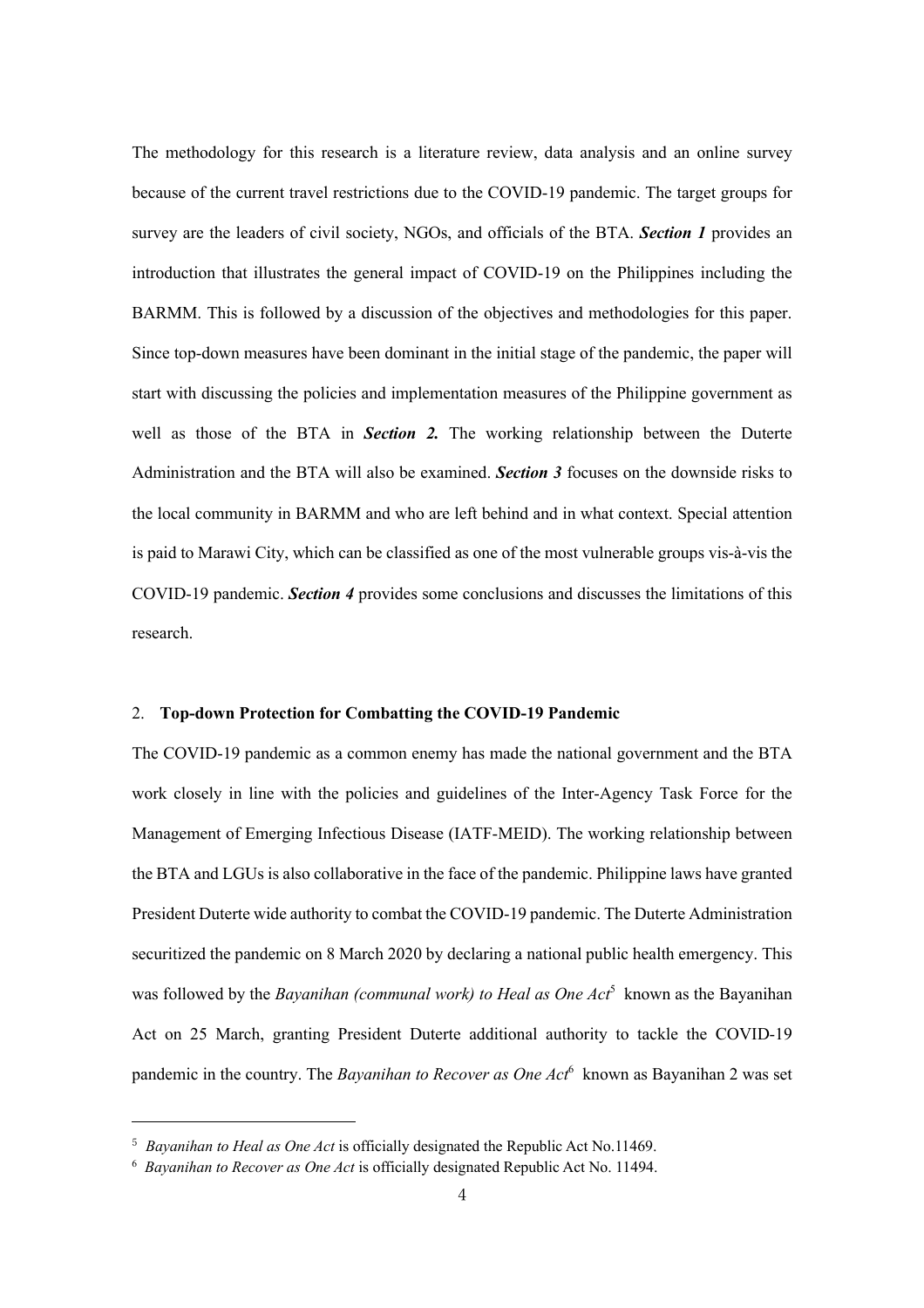in place on 15 September 2020 which gave the President the ultimate authority to continue combatting the pandemic. Aside from the two versions of the Bayanihan Act, the Duterte Administration cited Republic Act 10212 known as the *Philippine Disaster Risk Reduction and Management Act* of 2010 as the basis of the country's measures to deal with the pandemic. There are three significant points in Duterte's top-down operation vis-à-vis the pandemic.

Firstly, the deployment of the military was justified under the securitized circumstances. Duterte initially placed more importance on containment measures such as ECQ and deployed the military as well as the police to monitor the implementation of community quarantine. By prioritizing quarantine measures the Administration was criticized as less competent with testing, contacttracing, or a strategy to balance between health risks and reopening the economy (Pesek 2020). Secondly, a whole-of-government approach was applied and cross-departmental management was organized (IATF-MEID 2020). There are three tiers of task forces in the government. At the policy-making level IATF-MEID, which consists of executive departments, was tasked to orchestrate government responses. The overall chairperson is President Duterte while the actual chairman is the Secretary of the Department of Health. Under the IATF-MEID there is a National Task Force led by the Secretary of Defense at the operational level. At the bottom of this mechanism at the technical level, there are Regional Disaster Risk Reduction Management Committees (RDRRMC) together with Regional Task Forces. This mechanism endorsed and supported Duterte's idea on robust social control by including the security cluster in the task forces. The whole-of-government approach also indicated that some of the government services would be forgone while measures tackling the pandemic became the priority. Thirdly, the President under the Bayanihan Act has power to create a social amelioration program (SAP) to mitigate the adverse economic impact by providing emergency assistance to the poor segment of the population (Philippine Government 2020). For example, 18 million low-income households receive an emergency monthly subsidy (5,000-8,000 pesos) depending on regional minimum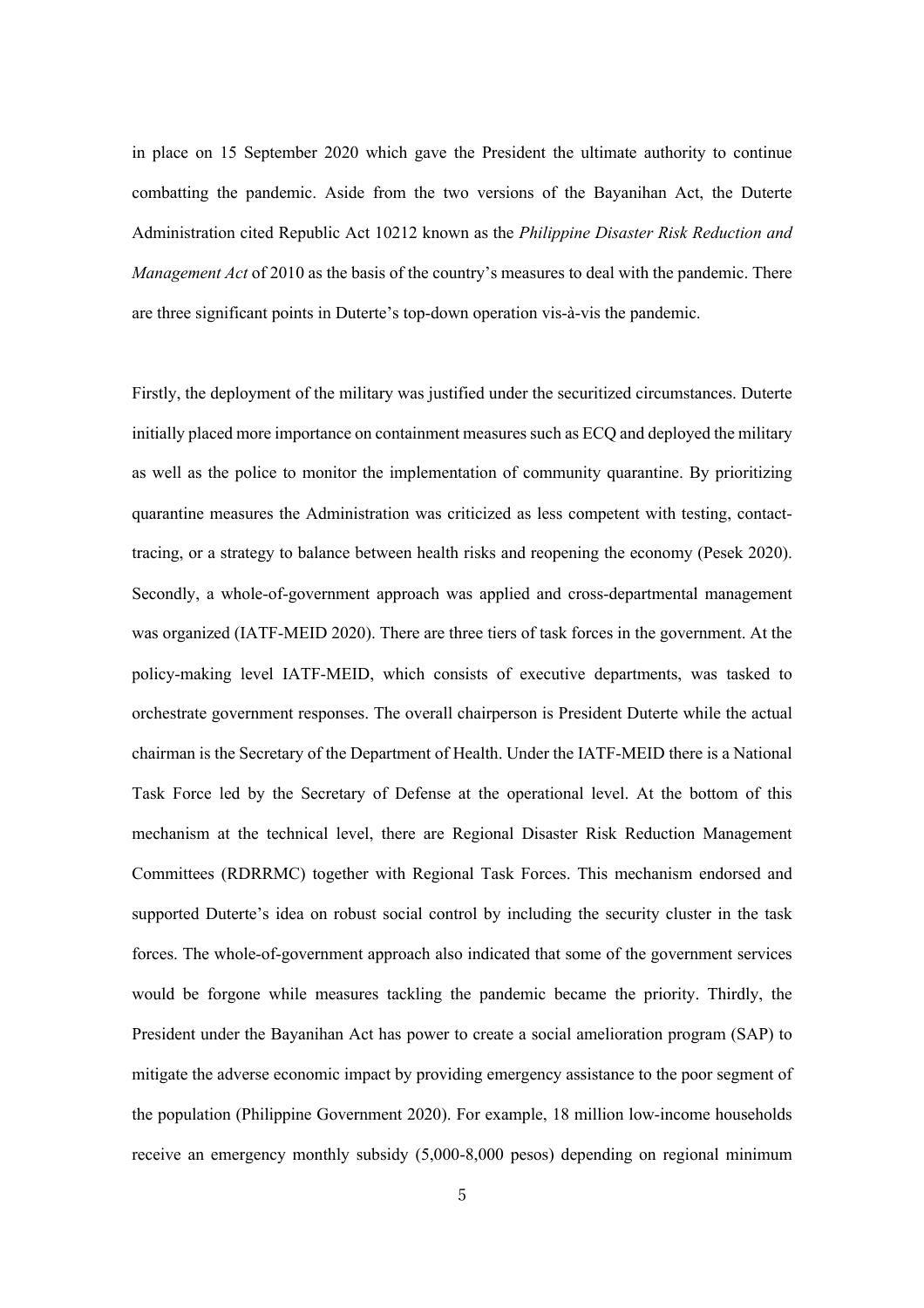wage rates (Tingo 2020).

Under such nation-wide arrangements to tackle the pandemic, the working relationship between the Duterte Administration and the BTA is an indicator of the degree of autonomy of the BARMM and is also a key factor for satisfactory protection given to the local community in the autonomous region. The BTA has faced a huge challenge in how to respond to the pandemic under the transition to a parliamentary government system, which is still reliant on the national government (Mallari et al. 2020). In fact, the working relationship between the national government and the BTA is deemed to be fine in the context of combatting COVID-19. Although the working arrangements of the BARMM and the national government are defined by the Bangsamoro Organic Law (BOL), the Duterte Administration has organized a special arrangement for the BTA to easily access the national government's support.<sup>7</sup> For example, President Duterte allowed the representative of BIATF to participate in the national IATF-MEID meetings and issued a "marching order" to all relevant national government agencies to assist the BARMM as the region facing many daunting challenges aggravated by the pandemic.<sup>8</sup> As mentioned earlier, the BIATF could allocate 1.9 billion pesos to LGUs and referral hospitals for COVID-19 responses during the early stage of the pandemic (Baraguir 2020). The funds came from the annual block grant given by the national government as part of the BARMM's Quick Response Fund<sup>9</sup>. While the Chief Minister of BARMM is directly under the supervision of the president in accordance with the BOL, the BIATF operation for COVID-19 has semi-independent policies and protocols without violating the national IATF policies<sup>10</sup> due to the uniqueness of the culture and traditions of the Bangsamoro people.<sup>11</sup> These can be observed particularly in terms of religion related issues,

<sup>&</sup>lt;sup>7</sup> Author obtained written statements from Dr. Mohammad S. Yacob, Minister of Agriculture, BTA on 19 February 2021.

<sup>8</sup> Author obtained written statements from Dr. Mohammad S. Yacob, 19 February 2021.

<sup>&</sup>lt;sup>9</sup> Author obtained written statements from Dr. Mohammad S. Yacob, 19 February 2021.

<sup>&</sup>lt;sup>10</sup> Author obtained written statements from Mr. Guiamel Alim, Chairman of CBCS on 21 February 2021.

<sup>&</sup>lt;sup>11</sup> Author obtained written statements from Dr. Mohammad S. Yacob, 19 February 2021.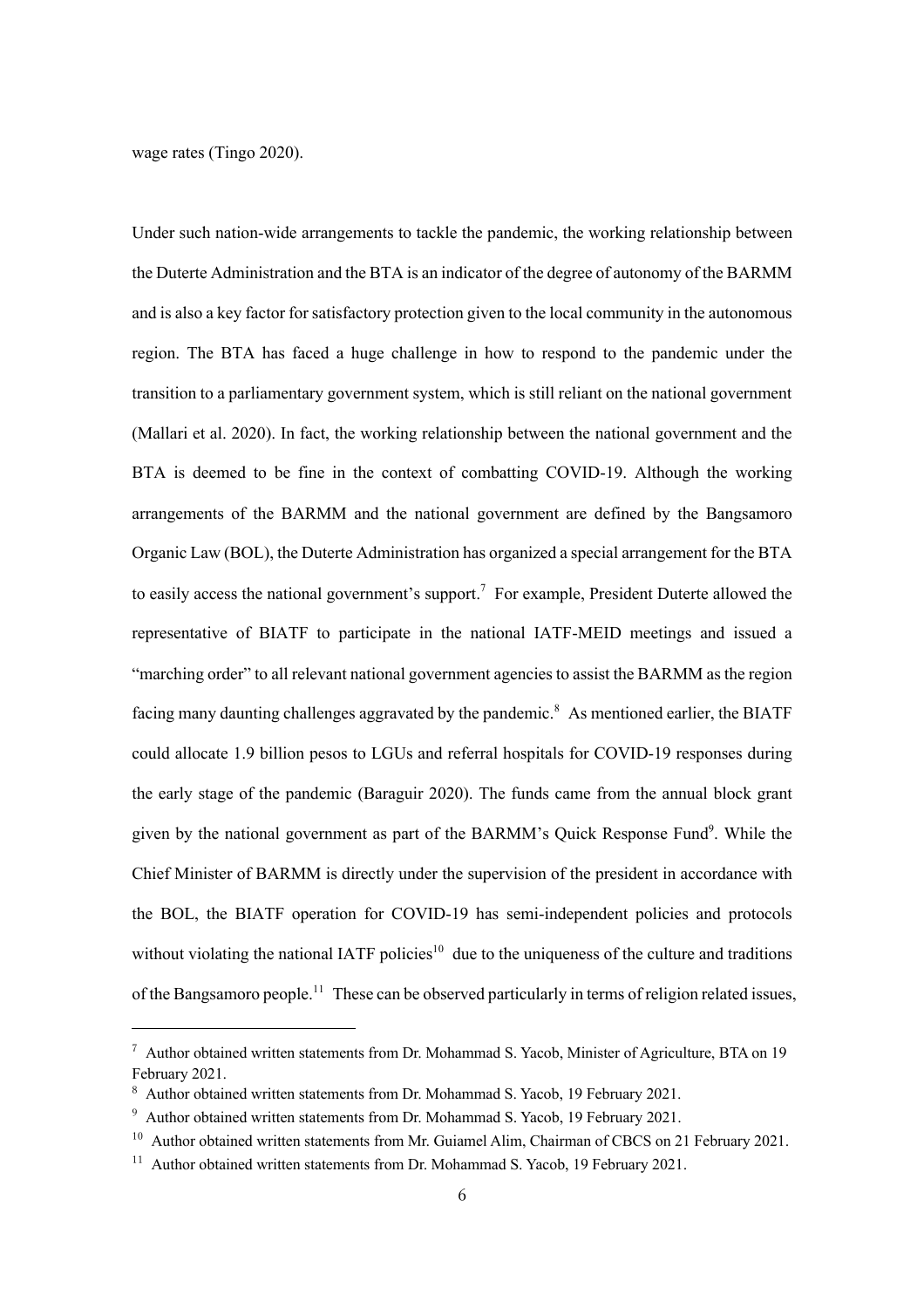such as suspension of Friday prayers and prohibition of mass gathering during the holy month of Ramadan (Baraguir 2020).

The working relationship between the BTA and LGUs is another level of protection that matters. It was observed that LGUs abided by the policies and guidelines provided by the BTA and the BTA and LGUs closely worked together to mitigate daunting situations and to assist communities despite the uncertainty of the supervisory or oversight functions of the BTA over the LGUs in its territory.<sup>12</sup> During the early stage of the pandemic, the BTA issued guidelines to the LGUs on how to respond to COVID-19 including LGU adaptation of the policies during the ECQ (JICA and Ministry of the Interior and Local Government of BARMM 2020). Food packages were provided to all BARMM LGUs and even to those outside the autonomous region by the BTA.<sup>13</sup> The BTA also diligently facilitated the Returning Overseas Filipinos (ROFs) and Locally Stranded Individuals (LSIs) who were returning to the region and mandated all provincial governments to establish isolation areas including their component cities and municipalities (JICA and Ministry of the Interior and Local Government of BARMM 2020).

The nested structure of the Philippine administration including the BTA and LGUs seems to have functioned reasonably in combatting the COVID-19 pandemic. The securitized responses to the deadly virus with the strict policies and guidelines of the national IATF were vertically conveyed to the BTA or BIATF and then to LGUs in the BARMM. While national policies and guidelines were well abided by, the BTA and LGUs took additional customized measures without violating the national policies. These customized measures are deemed to be the method of empowerment of the BTA vis-à-vis the national government and those of LGUs vis-à-vis the BTA.

<sup>&</sup>lt;sup>12</sup> Author obtained written statements from Mr. Guiamel Alim, 21 February 2021.

 $13$  On 8 February 2021 the author obtained written statements from Ms. Samrah Karon, a former staff member of JICA Cotabato Project Office and currently a consultant to the BTA.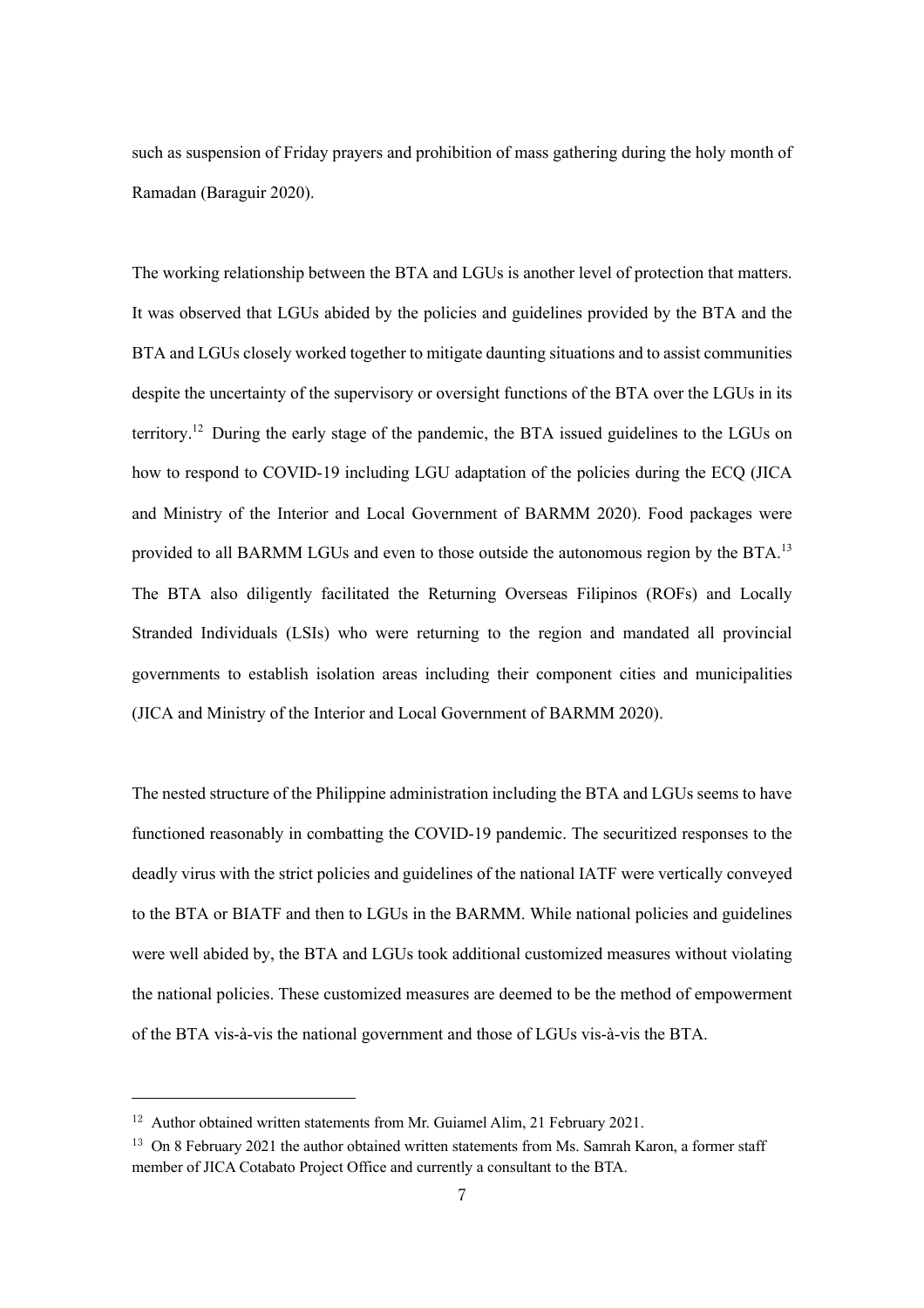Effectiveness of these protection measures is another issue. In the following section, the paper illustrates how local communities are vulnerable to the pandemic and to the strict protection measures imposed on them.

## **3. Handing Vulnerability between the Containment Measures and the People's Economic Welfare**

One of the consolations under the pandemic is that the number of infected cases has rather been small in the Bangsamoro region compared to the rest of the country, partly because this geographical location is away from thickly populated cities. As of 3 March 2021, the total number of infected cases in the BARMM was 4,122 out of which 93 cases were counted as active, and 156 as deceased since the beginning of the pandemic (Bangsamoro IATF on COVID-19 2021b). Total cases occupy only 0.1 percent of the entire population of 4 million in the BARMM area (UNFPA Philippines 2019), while 0.5 percent of the entire population in the country has reportedly been infected. It seems, in general, that the socio-economic impact of the ECQ was felt to be a more serious concern by residents of the BARMM than the health threats caused by the virus. The JICA assessment articulated daunting daily life within the economic recession in the region due to severe measures such as ECQ imposed by the national IATF (JICA and Ministry of the Interior and Local Government of BARMM 2020). For example, 90 percent of interviewees claimed limited mobility due to the suspension of public transport, while 88 percent observed a surge in the price of basic needs due to the insufficient supply of goods. The suspension of public transport made it difficult for people to bring their goods and services to markets, which could aggravate the poverty ratio. Overall, 81 percent claimed that their household income was not sufficient to cover its needs, while the same claim was made by 51 percent of interviewees prior to the pandemic. The assessment concluded that the all the people in the BARMM regardless of their professions have been affected by the pandemic, and more precisely by the ECQ (JICA and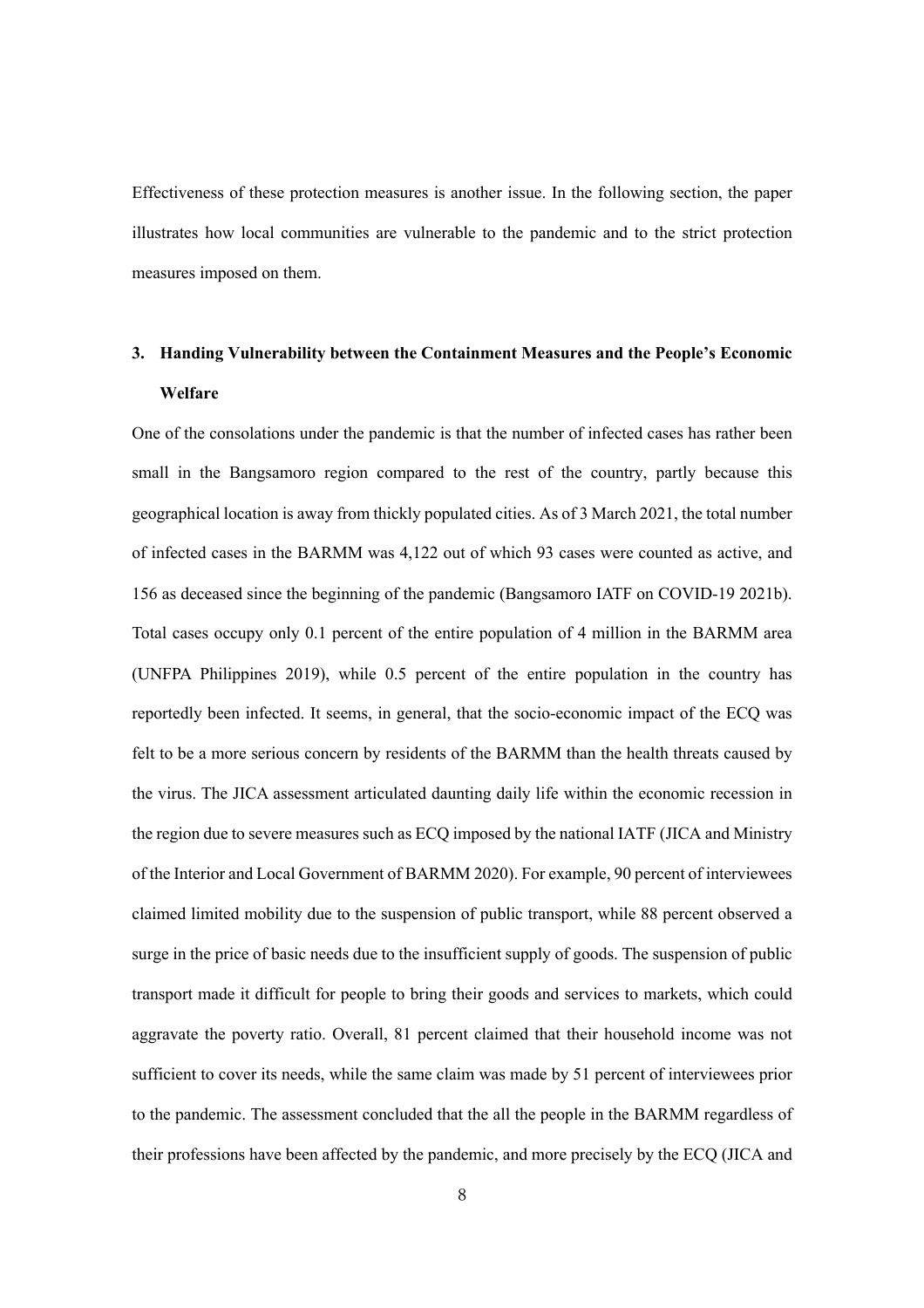Ministry of the Interior and Local Government of BARMM 2020).

Among the provinces and municipalities in the BARMM, Marawi City in Lanao del Sur is remembered as an entity heavily bombed and destroyed during the, so called, Marawi siege in 2017. This five-month long armed conflict was carried out in the context of a war on terrorism from 23 May to 23 October 2017. At this time the Philippine government forces attempted to eradicate the Maute and Abu Sayyaf groups (MindaNation 2017). On 23 May 2017 President Duterte issued Proclamation 216 placing the whole of Mindanao under martial law, which only lapsed two and half years later (Tingo 2020). The long battle turned the city into ruins. It was reported that 95 percent of structures in the main battlefield were destroyed (Malicdem 2017). More than 200,000 residents of Marawi had to evacuate to neighboring cities and towns to avoid the hostilities (Mateo 2017). Although around 70 percent had returned home by May 2018 (Felongco 2018), the remaining population staying in tents were gradually moved to evacuation centers and temporary shelters by January 2020 (MSF 2020). Some 12,835 individuals, as of August 2020, were still displaced (UNHCR Philippines 2020).

The first COVID19 patient in the Philippines was reportedly a man in Lanao del Sur who came home from Metro Manila and died on 13 March (Butardo 2020). That was why Lanao del Sur including Marawi City was immediately placed under ECQ in March, the first ECQ in the territory of Bangsamoro to have this happen. Under such circumstances displacement brought by conflicts aggravated the pandemic concerns for residents (Baraguir 2020). First, on the medical side, lack of social distancing in evacuation centers increased the risk of contagion. In the middle of September 2020 suddenly the number of infected cases spiked up to 441 (Jennings 2020). Although there had been outbreaks of measles, dengue fever and polio in Marawi City since the end of the siege in October 2017, medical consultations at health facilities were suspended due to the ECQ (MSF 2020). It was also claimed to be a challenge to access clean water. Secondly, on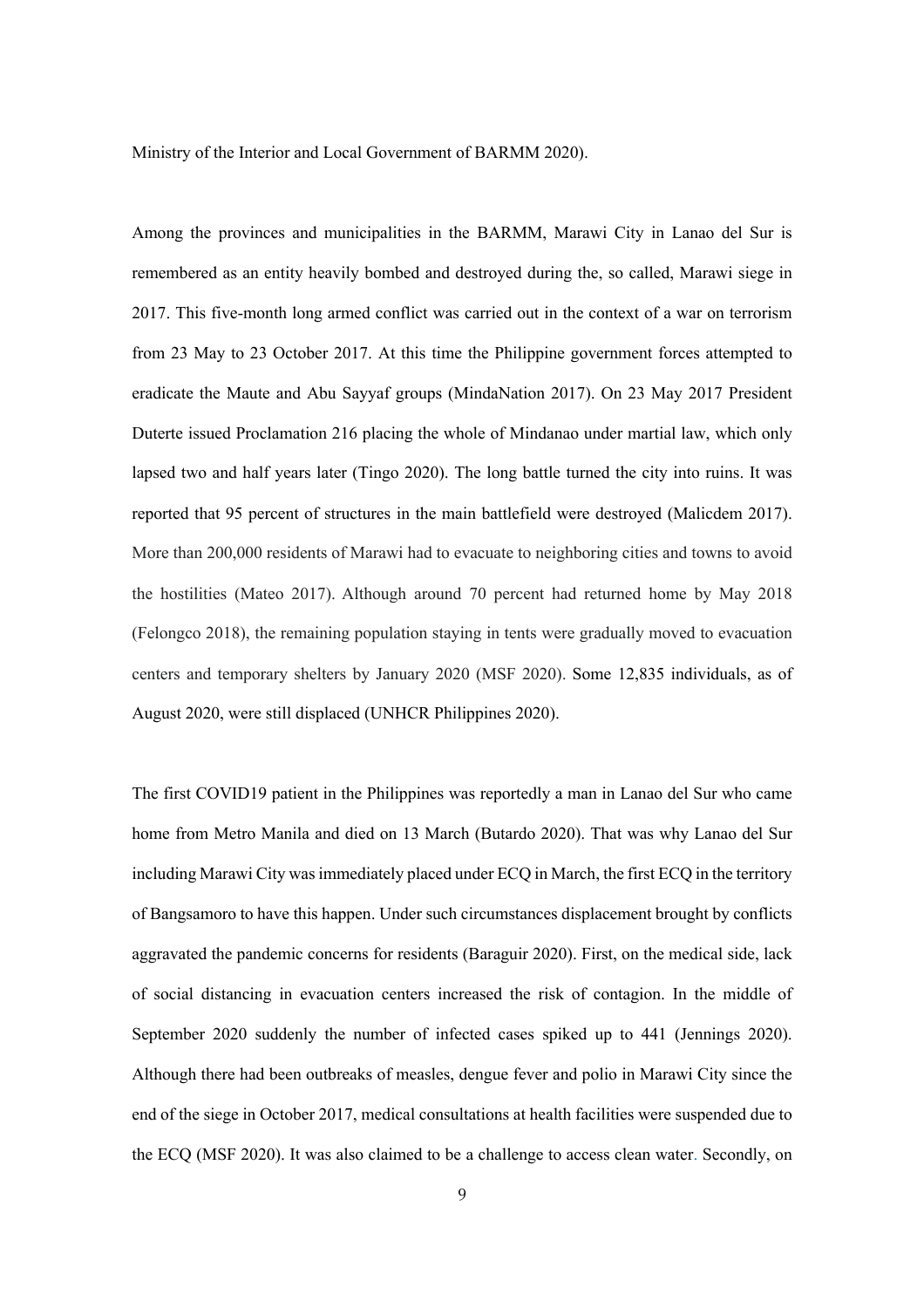the livelihood side, IDPs residing in Marawi claimed, as people in other areas of the BARMM did, that there was a lack of basic items that they needed to survive the lockdown (Jesuit Refugee Service Philippines 2021).

There is a national government task force, Task Force Bangon Marawi (TFBM), to facilitate the rehabilitation and reconstruction efforts in Marawi. It also seeks to help IDPs to recover from the tragedy caused by the siege in 2017 (Kabagani 2020). The significant delay of rehabilitation programs under its jurisdiction has been criticized by local media (Cruz 2019; Vera 2020; Umel 2020). This was partly due to a slow process of budget approvals that resulted in returning some portions of the budget to the treasury, and partly due to the donation influx that could not be efficiently handled by the local authority (Cruz 2019). Many IDPs have expressed their anger at the irony that they can't receive assistance despite ample budget funds being available (Umel 2020). The 2020 budget for Marawi rehabilitation amounting to 3.56 billion pesos was allotted in May 2020. Out of nine planned projects within the annual budget at least four projects were directly related to basic human needs such as shelters and water supply (Kabagani 2020). Although the BTA is not a member of TFBM, it has created its own task force consisting of the parliament members for IDPs in Marawi to oversee the implementation programs and projects.<sup>14</sup> The working arrangement between the BTA and the TFBM is complementary.<sup>15</sup> The BTA has also created the *Sagip Kabuhayan Program* (Saving Livelihood Program) to provide socioeconomic assistance to IDPs in Marawi.<sup>16</sup>

It has been observed that the containment measures such as ECQ and other levels of community quarantine affected people's livelihood in the region, especially those IDPs in Marawi with a

 $14$  Author obtained written statements from Mr. Guiamel Alim, 21 February 2021.

<sup>&</sup>lt;sup>15</sup> Author obtained written statements from Dr. Mohammad S. Yacob, 19 February 2021.

<sup>&</sup>lt;sup>16</sup> Author obtained written statements from Dr. Mohammad S. Yacob, 19 February 2021.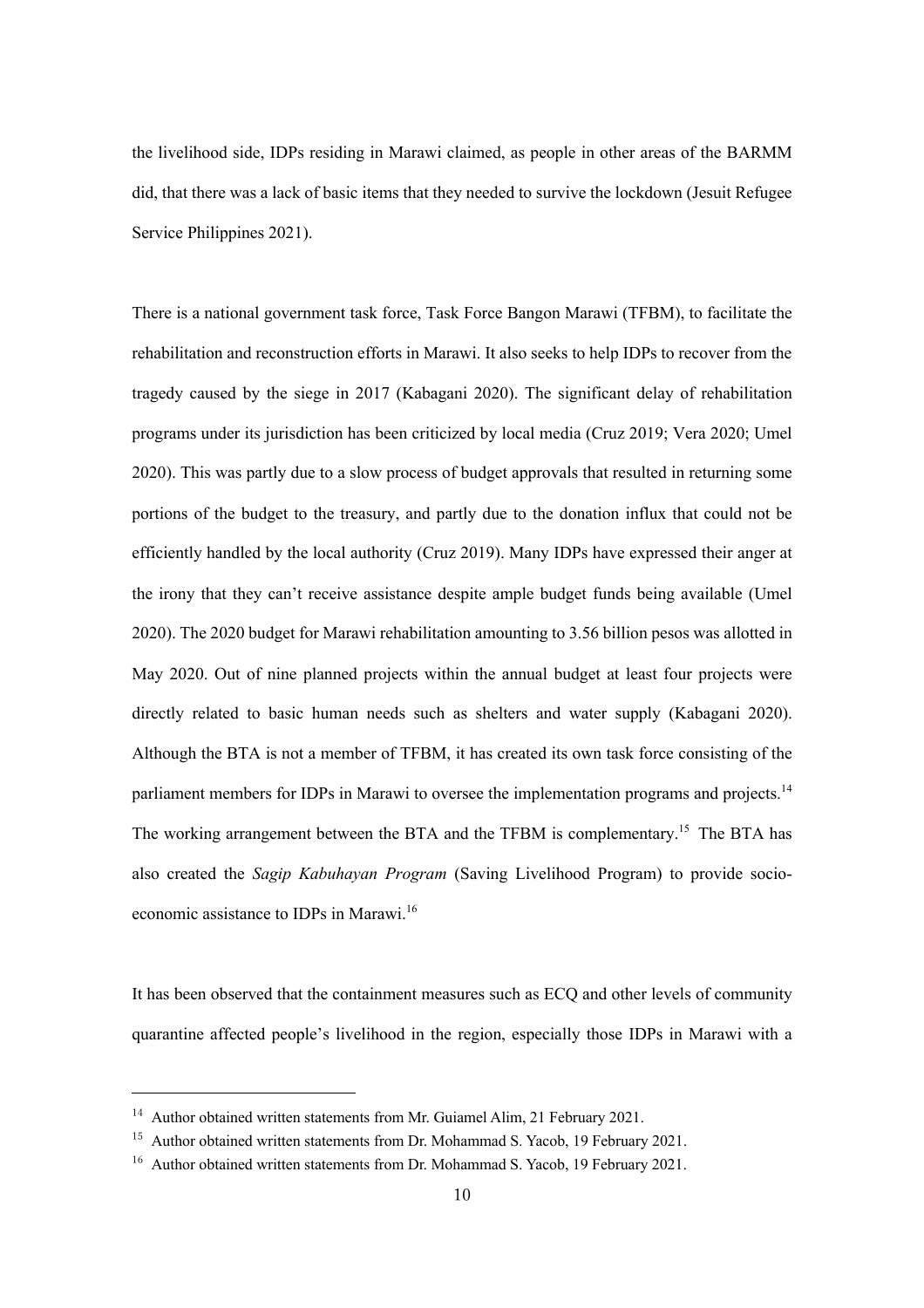conflict specific background. It is thus imperative for the BTA and LGUs to maintain a good working relationship and to carry out collaborative efforts help address the challenges of mitigating the negative outcomes from community quarantines (Baraguir 2020). This is also connected to the issue of consolidation of peace and stability in the region. Horizontal conflicts such as clan wars remain prevalent regardless of the COVID-19 pandemic (Baraguir 2020). Extremism is still a potential threat while the Ab Sayyaf group, Bangsamoro Islamic Freedom Fighters (BIFF) and IS related groups remain willing to attack communities and government troops<sup>17</sup> if the assistance extended by the BTA and LGUs to support the livelihood and health of the people in the region fails. Delayed support could also affect those who have been waiting for long time for the normalization process, which could be another threat to the BARMM.

#### **4. Conclusions**

There are two major findings from this initial stage of the research on the topic. First, on the bright side, the COVID-19 pandemic as a common enemy has made the national government and the BTA work closely in line with the policies and guidelines of the IATF-MEID. The working relationship between the BTA and LGUs is also collaborative toward the pandemic. The topdown effect of the whole-of-government approach is observed in the BARMM. This top-down approach also leaves some room for the BTA and LGUs to take their own measures in specific local contexts. Second, the socio-economic impact of ECQ and other modes of community quarantine are classified as presenting greater downside risks than the pandemic in a medical sense. These risks adversely affect the level of livelihood of people in the BARMM. While the number of infected cases is rather small in the BARMM, community quarantine limits the movement of people and goods, which affects the daily life of people and economy in the region. Under such a helpless situation, the IDPs of Marawi City who fled from hostilities during 2017

<sup>&</sup>lt;sup>17</sup> Author obtained written statements from Ms. Samrah Karon, February 2021.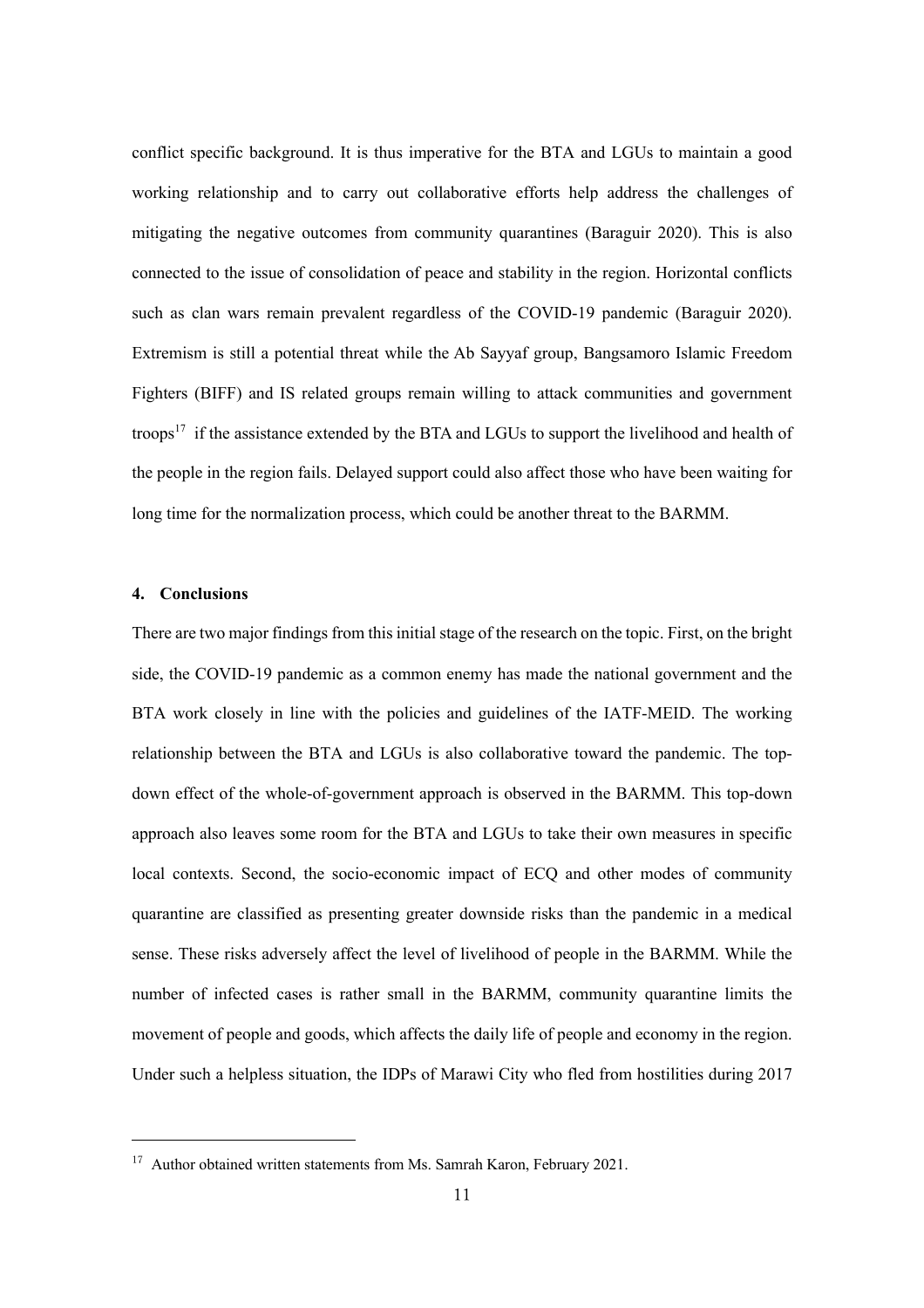Marawi siege have been spotted in more vulnerable positions. Community quarantine hinders the rehabilitation projects and the difficult social distancing in temporary evacuation centers has increased the threat of contagion. Delayed service-delivery to people could be a potential threat to the consolidation of peace and stability in the region where a number of triggers for further conflict have already been recognized.

Lastly, some limitations of this research should be indicated. Due to the travel restrictions resulting from the pandemic, this paper was written mostly based on information available in papers, through online media reports, and by the author's own correspondence with local resource persons in the BARMM. The paper also concentrates on top-down protection by the national government, the BTA and the LGUs as well as the downside risks of local communities in the BARMM. Assistance from donors needs to be included in this network to illustrate a complete picture of combatting the pandemic in the BARMM in the next stage of research.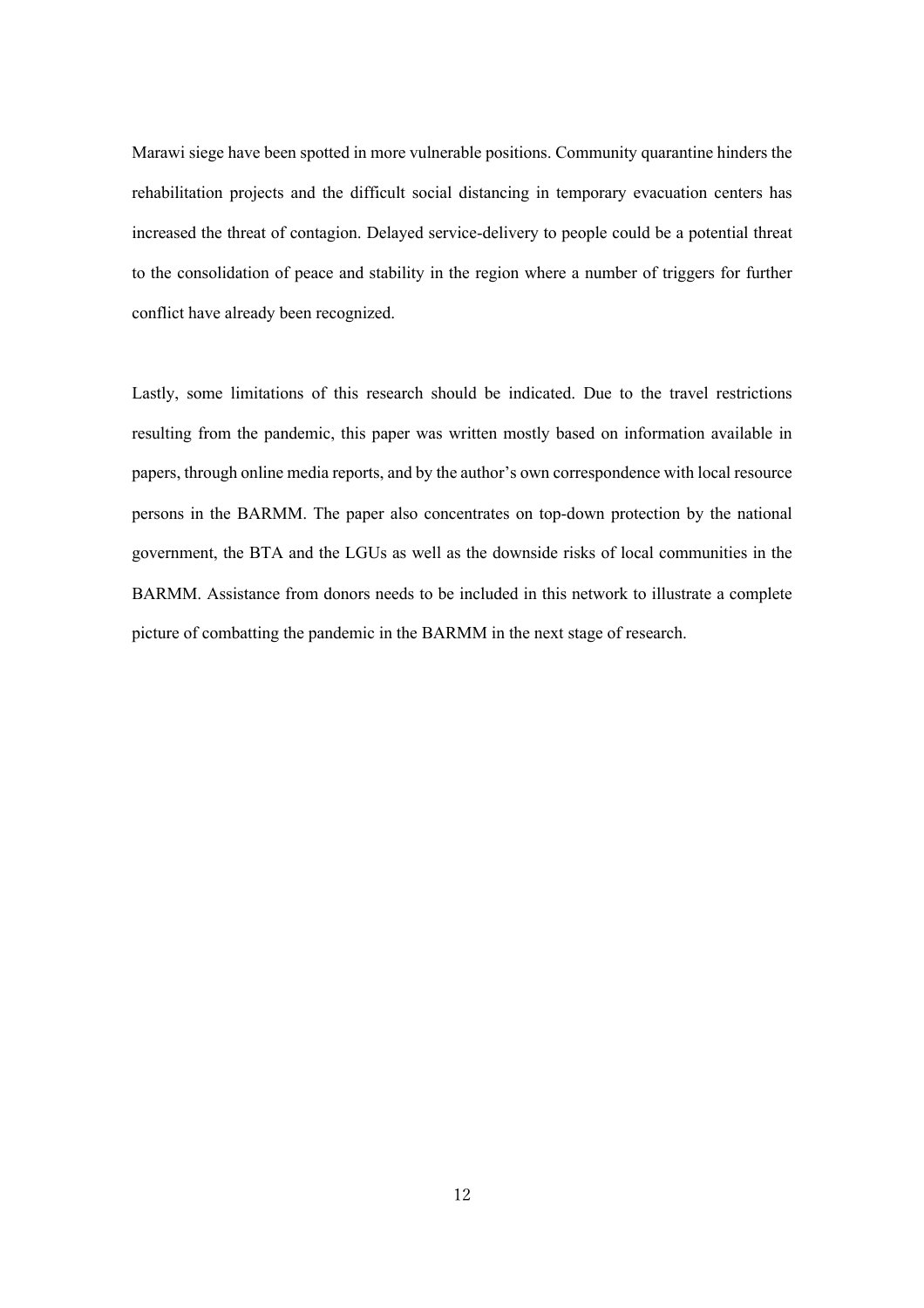#### **References**

- ABS-CBN News. 2020. "Lanao del Sur under enhanced community quarantine to stem COVID-19." *ABS-CBN News,*19 March. Accessed 12 January 2021. Lanao del Sur under enhanced community quarantine to stem COVID-19 | ABS-CBN News (abs-cbn.com)
- Arguillas, Carolyn O. 2020. "Lanao del Sur, Marawi: the only areas in the country under MECQ." *Minda News,* 30 September. Accessed 12 January 2021. Lanao del Sur, Marawi: the only areas in the country under MECQ | MindaNews
- Bajo, Anna Felicia. 2020. "Enhanced community quarantine means lockdown in Luzon, says Ano." *GMA News*, 17 March. Accessed 12 January 2021. Enhanced community quarantine means lockdown in Luzon, says Año (gmanetwork.com)
- Bangsamoro IATF. 2021a. "COVID-19 Case Monitoring." *Bangsamoro IATF,* February 27. Accessed 9 March 2021.

https://www.facebook.com/bangsamoroIATF/photos/260746095569687

- Bangsamoro IATF. 2021b. "COVID-19 Case Monitoring." *Bangsamoro IATF,* March 8. Accessed 9 March 2021. https://www.facebook.com/bangsamoroIATF/photos/266327381678225
- Baraguir, Bai Shaima. 2020. *COVID-19 in the Philippines: The Bangsamoro Government's Trial by Fire.* Italian Institute for International Political Studies, 29 May. Accessed 11 January 2021. Covid-19 in the Philippines: The Bangsamoro Government's Trial by Fire | ISPI (ispionline.it)
- Butardo, Maria Cecilia. 2020. "COVID-19 positive patient dies in Lanao del Sur." *ABS-CBN News,* March 17. Accessed 4 February 2021. COVID-19 positive patient dies in Lanao del Sur | ABS-CBN News (abs-cbn.com)
- Cruz, Raphael and C. Dela. 2019. "Marawi funds: where do they go?" *The Guidon*, August 28. Accessed 12 January 2021. Marawi funds: Where do they go? (theguidon.com)
- Dugan, Marie. 1996. "A Nested Theory of Conflict." *Women in Leadership* 1(1). Summer.
- Felongco, Gilbert. 2018. "On siege anniversary, 70 % of residents back in Marawi City." *Gulf News Philippines*, May 22. Accessed 4 February 2021. On siege anniversary, 70% of residents back in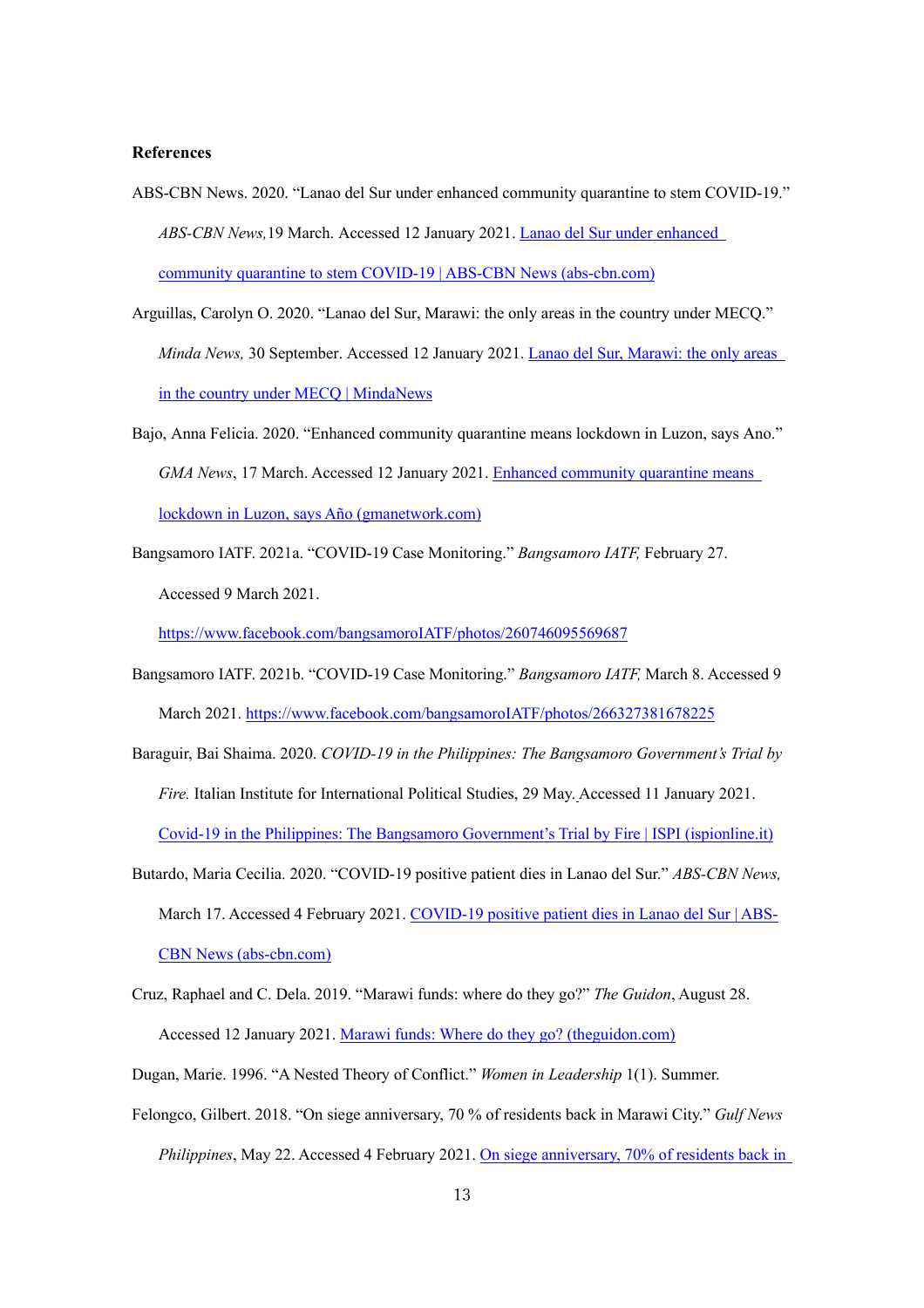Marawi City | Philippines – Gulf News

- IDEA. 2020. *Transitional justice and social cohesion (re)construction in African countries during the COVID-19 pandemic.* Analytical Report, 8-9. Webinar, June 18.
- IATF-MEID. 2020. *Resolution No.11. Recommendations for the Management of the Coronavirus Disease 2019 (COVID-19) Situation*. Manilla: IATF-MEID. Accessed 4 February 2021. IATF-RESO-11.pdf (doh.gov.ph)
- Jennings, Ralph. 2020. "COVID-19 lockdown protects Philippine Muslim enclave against revel violence." *Voice of America*, October 9. Accessed 9 December 2020. COVID-19 Lockdown Protects Philippine Muslim Enclave Against Rebel Violence | Voice of America - English (voanews.com)
- Jesuit Refugee Service Philippines. 2021. "Philippines: COVD-19 responses for IDP communities in Marawi City." *JRS Asia Pacific*, January 4. Accessed 3 February 2021. Philippines: COVID-19 Response for IDP communities in Marawi City - JRS APR
- JICA and Ministry of the Interior and Local Government of BARMM. 2020. *Survey Report of the Rapid Assessment on the Impact of COVID-19 in the BARMM.* Manilla: Capacity Development Project for the Bangsamoro.
- Kabagani, Lade Jean. 2020. "P3.56-B2020 budget for Marawi rehab approved: TFBM chair." *Philippine News Agency*, May 21. Accessed 9 December 2020. P3.56-B 2020 budget for Marawi rehab approved: TFBM chair | Philippine News Agency (pna.gov.ph)
- Malicdem, Ervin. 2017. "Aftermath of the Battle of Marawi." *Schadow1 Expeditions*, November 30. Accessed 9 December 2020. Aftermath of the Battle of Marawi : Schadow1 Expeditions | A travel and mapping resource for the Philippines (s1expeditions.com)
- Mallari, Aaron et al. 2020. *COVID-19 in the Bangsamoro (Part 1 of 2).* Manilla: Philippine Center for Investigative Journalism. Accessed 9 December 2020. Philippine Center for Investigative Journalism (pcij.org)

Mateo, Janvic. 2017. "Over 200,000 evacuated from Marawi." *The Philippine Star*, June 6. Accessed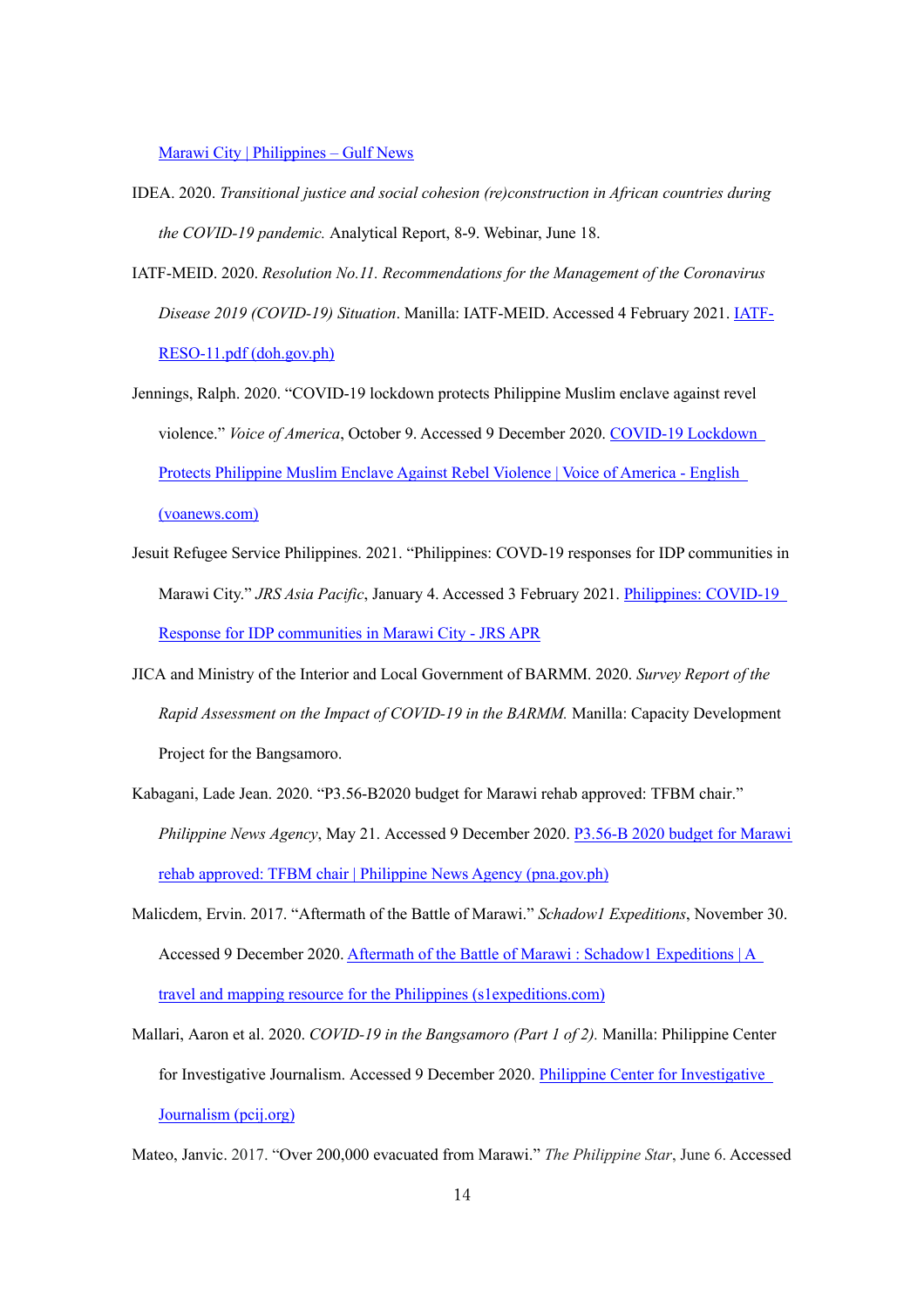30 December 2020. Over 200,000 evacuated from Marawi | Philstar.com

- MindaNation. 2017. *The Marawi Crisis: What we know so far*. Accessed 30 December 2020. The Marawi crisis: What we know so far | MindaNation
- MSF. 2020. *Displaced communities in Marawi living with COVID-19 and ongoing uncertainty*. Accessed 7 October 2020. https://www.msf.org/displaced-marawi-living-covid-19-and-ongoinguncertainty
- Mustasilta, K. 2020. "From bad to worse? The Impact(s) of COVID-19 on conflict dynamics." *European Union Institute for Security Studies (EUISS),* 11 June: 3.
- Nikkei Asia. 2021. *Philippines GDP shrinks 9.5 % in 2020, worst since 1947*. Accessed 12 March 2021. Philippines GDP shrinks 9.5% in 2020, worst since 1947 - Nikkei Asia
- Pesek, William. 2020. "How COVID-19 undid Duterte's poser government in the Philippines." *Nikkei Asia,* December 7. Accessed 30 December 2020. How COVID-19 undid Duterte's poser government in the Philippines - Nikkei Asia
- Philippines Government. 2020. *Bayanihan-to-Heal-as-One-Act*, March 25. Accessed 1 February 2021. Bayanihan-to-Heal-as-One-Act-RA-11469.pdf (senate.gov.ph).
- Saron, Phoda Grace. 2019. "Poverty reduction body for BARMM proposed." *Philippine News Agency,* July 24. Accessed 12 January 2021. Poverty reduction body for BARMM proposed | Philippine News Agency (pna.gov.ph)
- Tingo, Jorge. 2020. *A Primer on Bayanihan to Heal as One Act of 2020*. Manilla: University of the Philippines. Accessed 20 December 2020. A Primer on Bayanihan to Heal as One Act of 2020 – Department of Political Science | University of the Philippines Diliman (upd.edu.ph)
- TRT World. 2000. *COVID-19 to add challenges to counter-terrorism: UN Chie*f. Accessed 8 October 2020. https://www.trtworld.com/life/covid-19-to-add-challenges-to-counter-terrorismun-chief-37924
- Umel, Richel V. 2020. "Philippines: Millions earmarked for Marawi recovery returned to treasury." *Bernar News*, January 28. Accessed 12 January 2021. Philippines: Millions Earmarked for